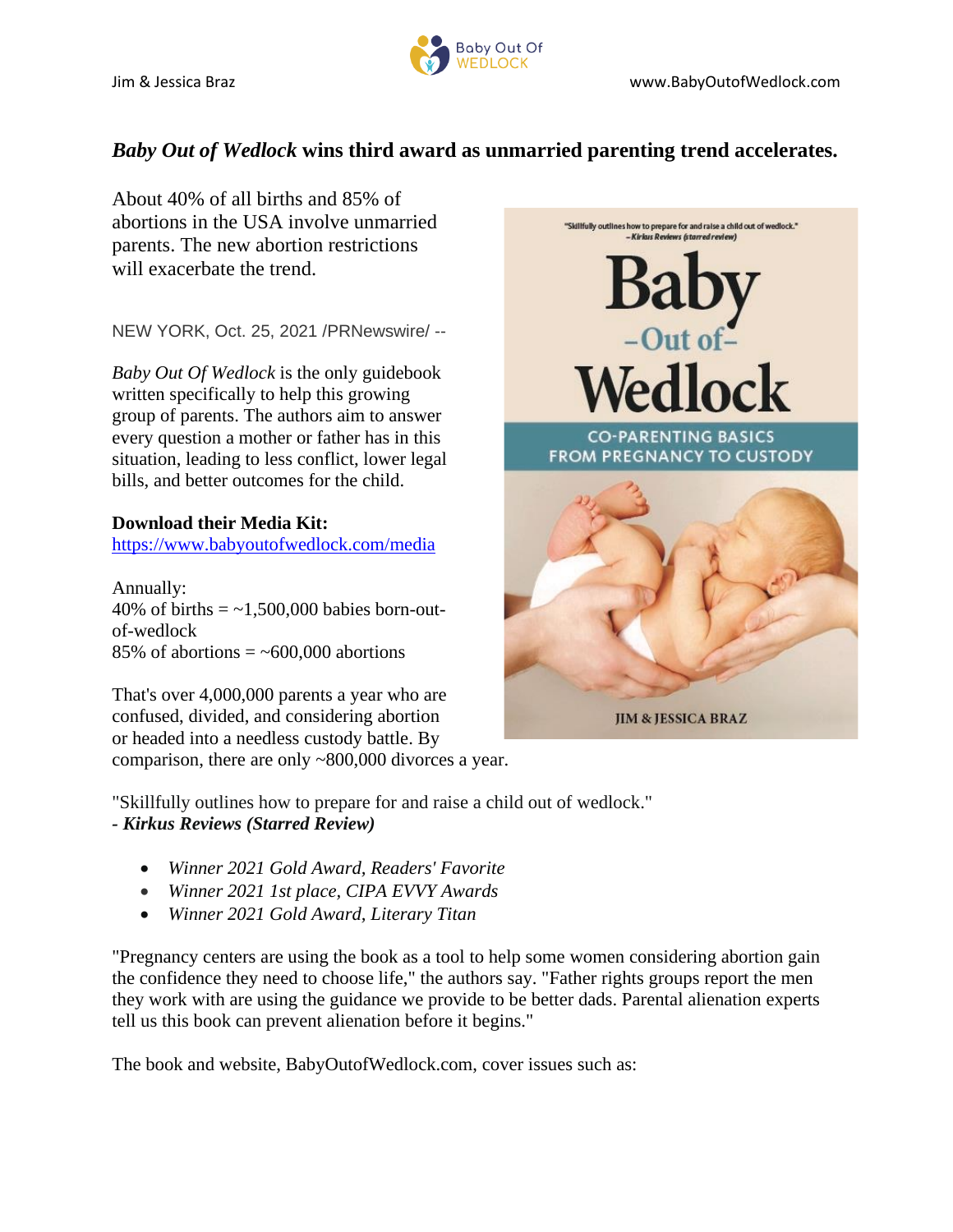

- Paternity tests, child support calculations, visitation rights, decision-making rights
- Custody litigation, legal documents, timelines, evidence gathering, attorney fees
- Strategies for keeping legal costs down and avoiding repeated trips to court
- Dealing with high-conflict or narcissistic co-parents
- Life changes such as a new job, relocation, remarriage, etc.

How many doomed marriages begin with a surprise pregnancy and end with a predictable divorce?" asks Jessica Braz. "How many parental alienation cases start as baby-out-of-wedlock situations? How many abortions are the result of simply not understanding the basics of single parenting? It's all such a shame and so preventable with just a little education."

"This book would have saved me over \$150,000 in legal fees and countless nights of lost sleep if I had read it when my first child was born," says Jim Braz.

Contact:

Jim and Jessica Braz (856) 497-3376 [Jim.Jessica.Braz@BabyOutofWedlock.com](mailto:Jim.Jessica.Braz@BabyOutofWedlock.com) 

[BabyOutofWedlock.com](http://www.babyoutofwedlock.com/)

[Instagram](https://www.instagram.com/babyoutofwedlock/) [Facebook](https://www.facebook.com/Baby-Out-of-Wedlock-100907088573677) [Audible](https://bit.ly/BOOWfree) [Amazon](https://www.amazon.com/dp/B092Z1GC6D) [Barnes & Noble](https://bit.ly/BOOWBarnsNoble)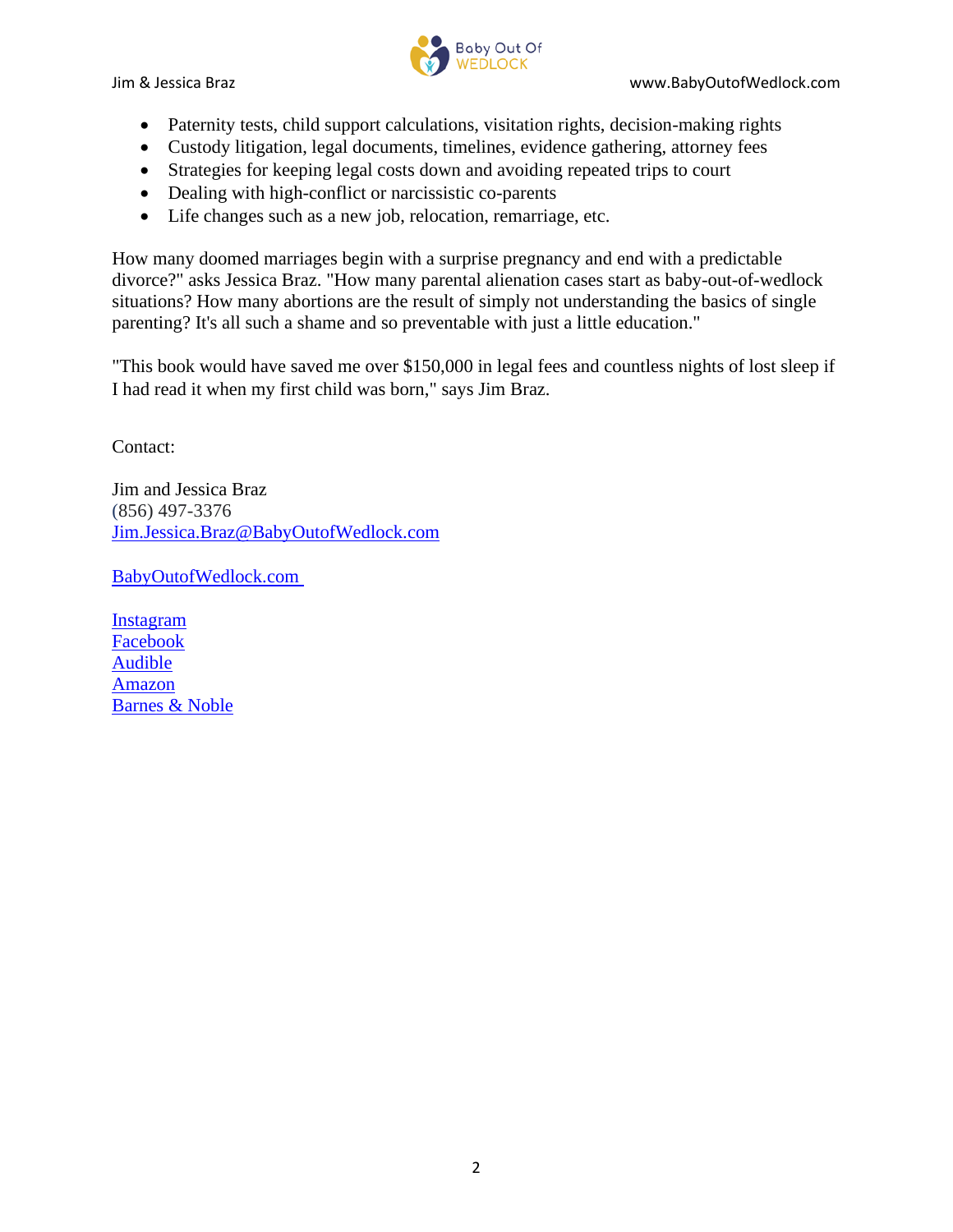

# **Stats & Facts**

# **About 40% of Babies Are Born to Unmarried Parents**

Recent estimates show that about 40 percent of births in the United States occur outside of marriage, up from 28 percent in 1990. Forty percent was about 1.5 million births in 2019. For mothers under the age of 30 years old, the figure is about 50%. [\(https://bit.ly/CDCBOOW\)](https://bit.ly/CDCBOOW).

# **Divorce Rate**

About 50% of all marriages in the USA end in divorce. In 2019 there were about 800,000 divorces in the country. Therefore, almost double the number of babies are born out of wedlock each year (1.5m) compared to divorces, yet no other books are dedicated to these parents.

# **Abortion Rate**

In 2018, 619,591 legal induced abortions were reported to CDC from 49 reporting areas. About 85% of abortions involve unmarried mothers. (https://bit.ly/BOOWAbortion).

# **Births Out of Wedlock By Race**

In 2016, 28% of all births to non-Hispanic white women occurred outside of marriage, up from 15% of births in 1990. In 2016, 52% of all births to Hispanic women occurred outside of marriage, up from 34% in 1990. For non-Hispanic black women between 1990 and 2016, it went from 63% to 69%.

# **Highest, Lowest Rate States For Births Out of Wedlock**

New Mexico, Louisiana, and Mississippi are the only states where more than 50% of all babies born are out-of-wedlock parents. Idaho, Colorado, and Utah are the only states below 30%.

# **Rate Of Marriage At All-Time Low**

From 1982 to 2009, marriage rates fell steadily and then hovered around 6.8 to 7 per 1,000 through 2017. In 2018, the rate fell to 6.5 – the lowest level recorded since 1867.

# **People are Getting Married At An Older Age**

Women and men are marrying at increasingly older ages, on average (U.S. census Bureau, 2017). Women's median age at marriage was 27.4 years in 2016, up from 23.9 in 1990.

# **Moms Make Up Most Custodial Parents**

The United States Census Bureau child custody statistics from 2018 show that about 4 in every 5 of the 12.9 million custodial parents in the United States were mothers. It's a slight decline compared to the statistics from 2014, where 82.5% (5 of every 6) custodial parents were mothers.

# **Custodial Fathers**

The United States Census Bureau shows the percentage of custodial fathers in the US increased from 16% in 1994 to 17.5% in 2014, and then to 20.1% in 2018. While the trend is moving in the right direction, it is far from 50/50 shared parenting goal that many hope will one day be reality.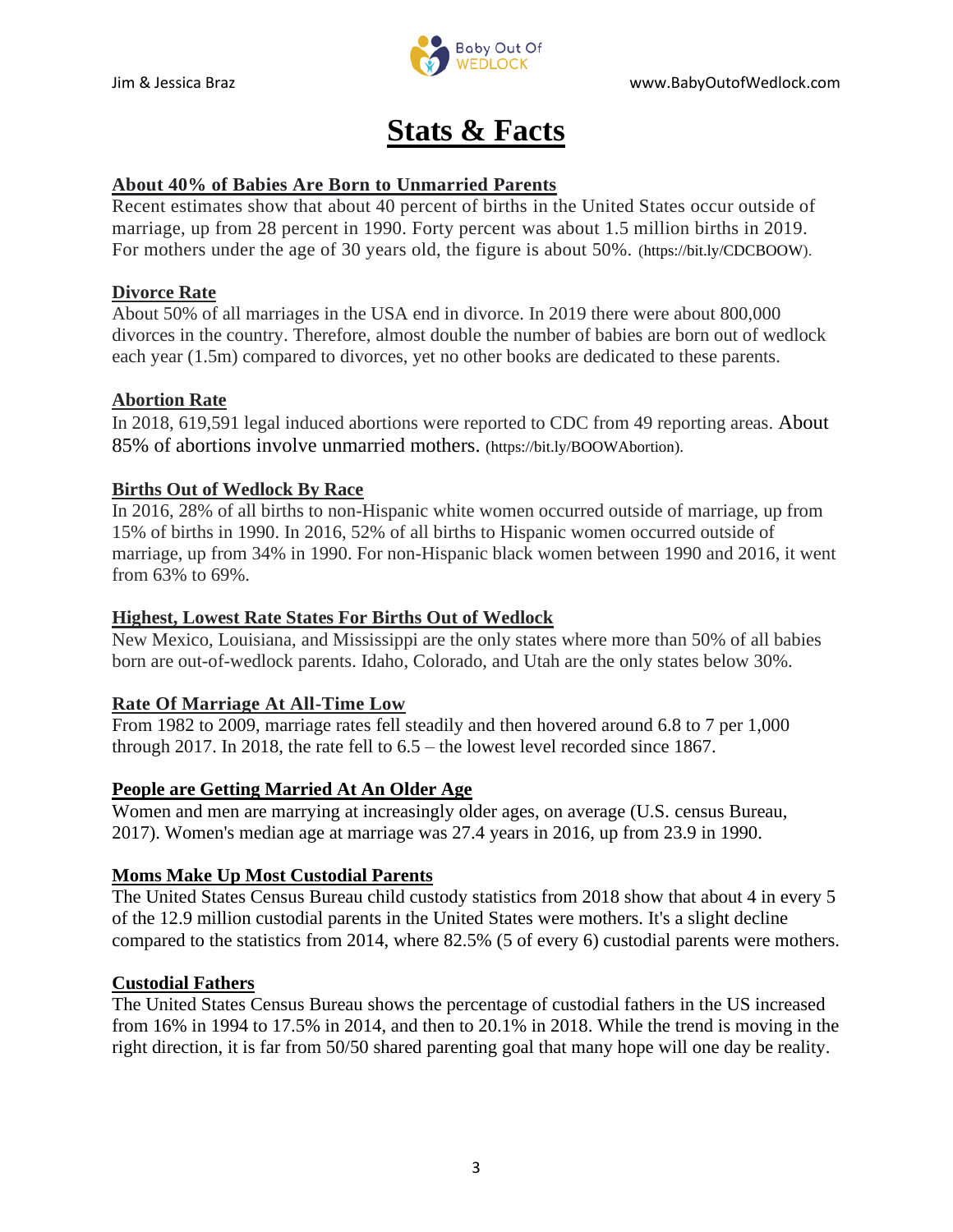

# **Q & A with Jim & Jessica Braz**



**1. What inspired the two of you to co-author the book** *Baby Out Of Wedlock* **and start a website with free consulting services?** 

About ten years ago, we were each involved in surprise pregnancies with people we did not want to marry. We both made many mistakes that ended up costing tens of thousands in legal fees and unbearable stress. It wasn't easy to find answers to our basic questions, such as when to get a paternity test or when overnight visits should begin. Seeing the unmet need and remembering how much we struggled, we were inspired to write a guidebook that answered all the questions we had back then. Our primary objective is to help readers reduce their legal fees and achieve better co-parenting relationships. The website lets readers ask follow-up questions or learn more about us before buying the book.

# **2. Do the lessons in your book apply more to men or women?**

We made every effort to make our book gender-neutral, meaning we always try to present both sides of the issues. In fact, we have had readers tell us the most valuable thing they learned was to see the situation from the other parent's point of view. That is precisely what we are shooting for. If parents start to understand the other side's concerns, they are well on their way to a peaceful co-parenting solution. Parents will see the most benefit from our book if they can get their co-parent to read it too; that's how the biggest synergies start to accrue.

#### **3. Did abortion or adoption occur to either of you? Did you consider marriage?**

Everyone considers all the options, even if they don't admit it. It's the woman's choice if she will keep the baby, not the man's. But if she is going to give the child up for adoption, the father will likely have the right of first refusal. Jim's ex and Jessica both decided almost immediately to keep their babies, but everyone's situation is different. Our book reviews the pros and cons of each choice, including the possibility of marrying a person you are not in love with just because a baby is on the way. We hope our book can give women considering abortion the confidence to choose life once they see that the situation is not as overwhelming as they may have thought at first.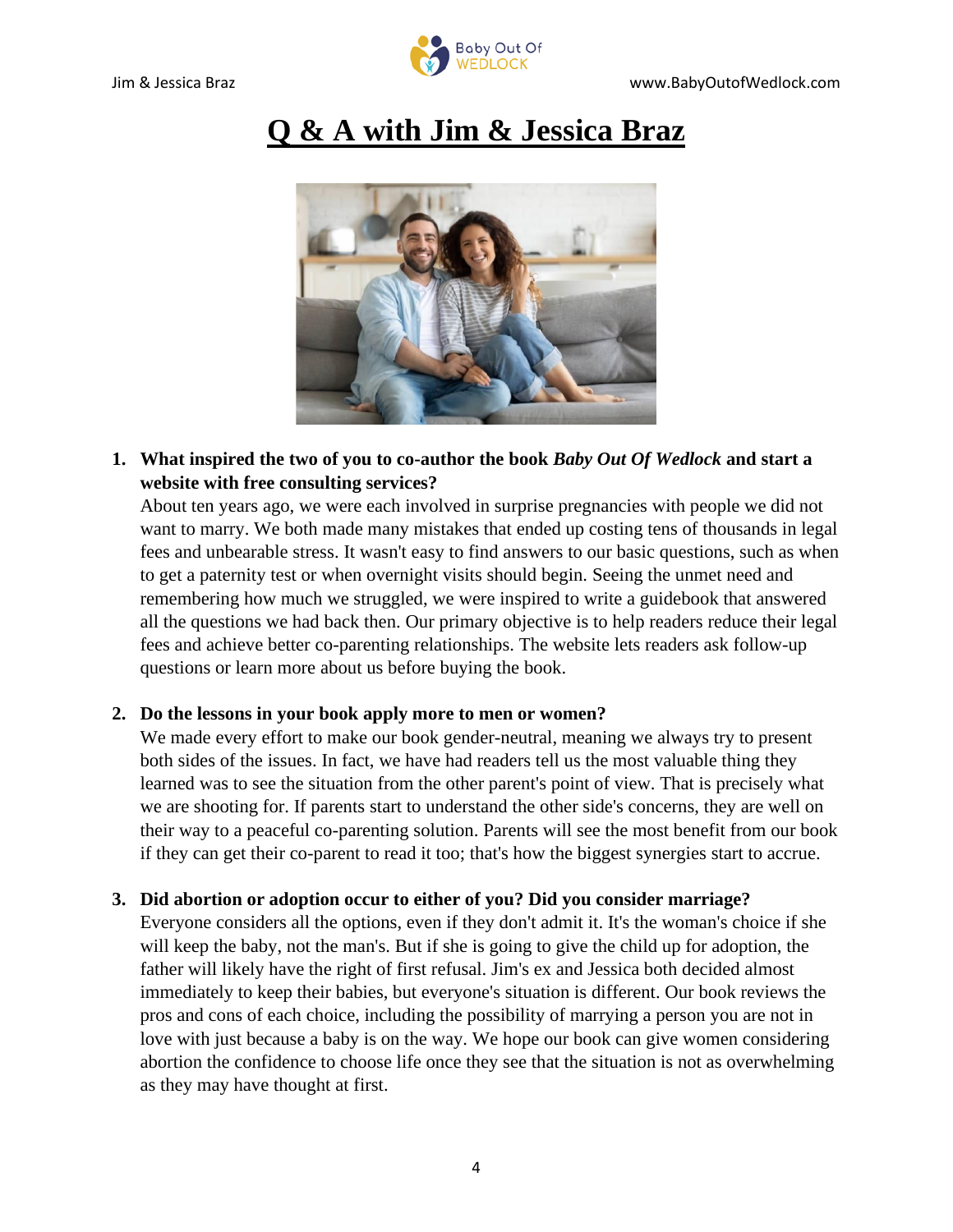

**4. Why is having babies out of wedlock – 40% of all babies – so common and on the rise?** Seventy-plus years ago, many people married out of necessity, even though some of these households felt more like prisons. Since then, the divorce rate has crept up to about 50%. Generations have learned by experience to avoid bad marriages like the plague. Many people feel the disappearance of the traditional family unit is to blame for all societies' problems. Children in single-parent homes indeed score worse than children in conventional families on many metrics. But, the comparison is unfair because it's hard to measure what would have happened to those single-parent homes if they had chosen to begin bad marriages instead of staying single. Said differently, kids do better in two healthy homes rather than one highconflict home.

# **5. What can be done during the pregnancy to ensure a more smooth transition to coparenting after birth?**

We try to make fathers aware of all the challenges new mothers are going through and encourage them to cut moms some slack. Morning sickness, a changing body, hormones, painful birth, postpartum depression, breastfeeding are examples of challenges that dads may not appreciate, to name a few. Maternity leave and judgmental friends/family are also harder on the women. Dads should be as supportive and non-confrontational as possible during the pregnancy and as helpful as possible after the birth. Arguing over all the "what-ifs" during the pregnancy is a mistake.

# **6. What did each of your custody battles teach you?**

Our battles taught us many to-do and not-to-dos that are easy to learn from. Jessica's custody battle lasted about one year, which is typical, but soon afterward, they buried the hatchet and figured out how to work together. They are the success story in our book, the example of what can go right if you play your cards well. On the other hand, Jim's custody battle is an example of how bad it can get if you let it spiral out of control. It dragged on for about five years, four different litigations, over \$160,000 in legal fees, and still to this day, they only barely function as co-parents.

# **7. What types of mistakes do millions of unmarried parents commonly make?**

Each argument takes the parents a step further apart and deepens the custody battle entrenched mentality. We both started friendly with our exes, but by the time the birth rolled around, we were not on speaking terms due to unnecessary arguments over issues like paternity tests, overnight visits, decision-making rights, religion, schooling, etc. These issues are unnecessary to solve during the pregnancy, and many have clear answers and therefore never need to be fought over at all. Other simple mistakes include choosing the wrong attorney, writing a lousy parenting plan, or writing a plan that lacks an effective dispute resolution mechanism. Day-to-day, parents tend to get into text message and email "wars" that are not constructive. There are tools available that can make co-parenting simple if you know what they are.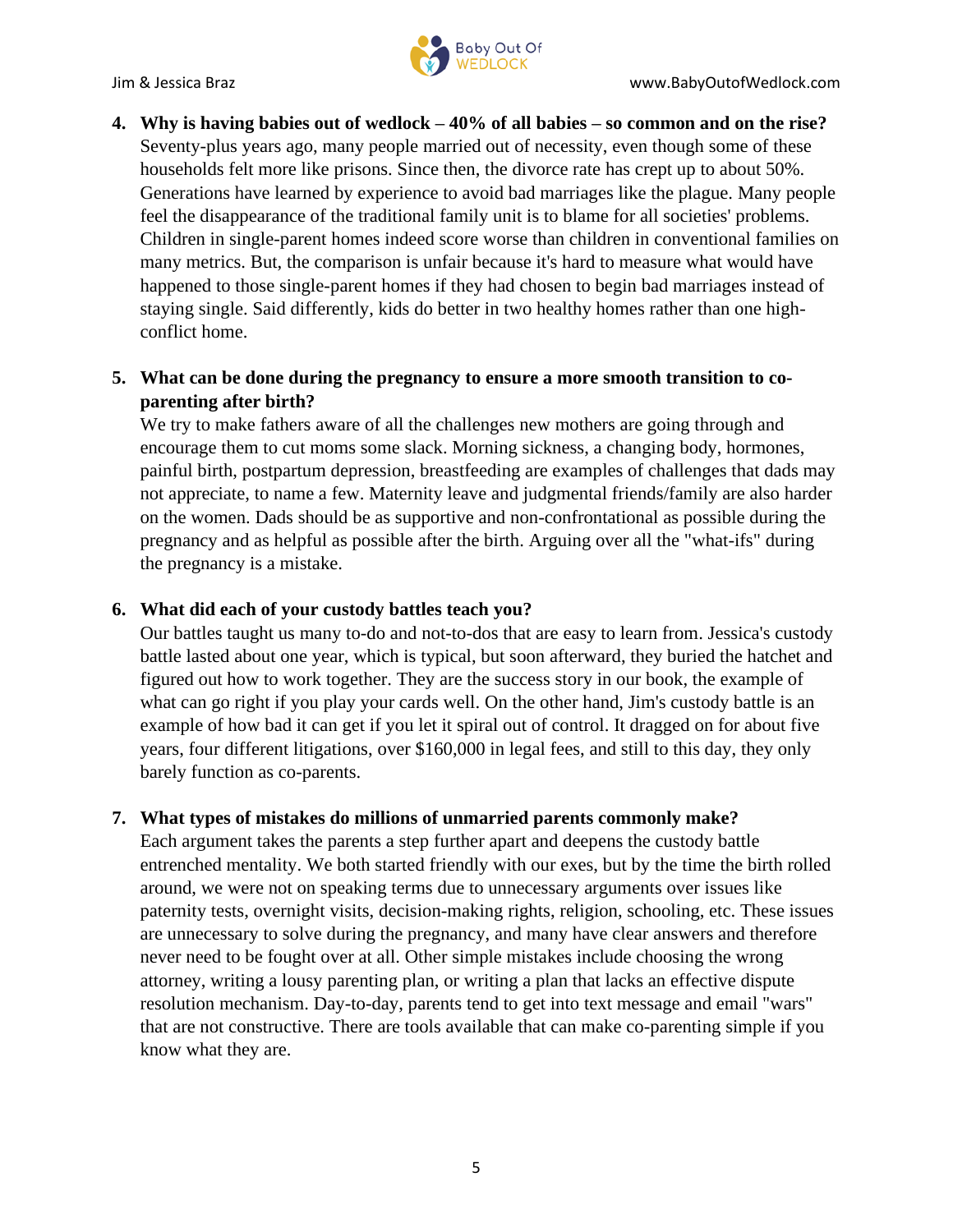

- **8. What issues are the hardest to navigate – paternity, child support, visitation rights?**  Paternity is relatively simple – one side asks the court for a paternity test, and that's all there is to it. Child support can get complicated because it's not just about how much the baby costs and what percentage of time the baby is with each parent. The calculation is primarily based on relative incomes, with the idea that the child should have a somewhat similar standard of living with each parent. Performing the calculation can be difficult if one parent has irregular or fluctuating income or works in a "cash" business where it is easy to hide income. Visitation can be difficult if you have a parent who does not trust the other parent to be alone with the child for various reasons – some are legitimate concerns, some are not.
- **9. Doesn't every state have different family laws, rules, guidelines, etc.? How can your advice be useful if every state is different?**

We have real-world custody law experience in several states, but we are not experts on the details, and you don't need to be either. The important thing is that the reader learns the general issues and which ones need to be discussed in detail with their attorney. You don't want to spend hundreds per hour learning the basics from a lawyer. We make sure to point out every issue that varies from state to state and remind the reader to check with their attorney for the nitty-gritty details where appropriate.

**10. Legal fees can be astronomical, and the experience leaves both parents feeling like mortal enemies. Is there a better way to approach custody matters?**

Watch a documentary called "Divorce Corp" if you don't believe the family law system is totally broken. I ended up spending over \$160k over five years, but most of that was avoidable if I had been better informed. Still, most people will want/need to use an attorney. The trick is to understand the basics, understand the other parent's point of view, understand what is reasonable to ask for, and then have a discussion with your co-parent about it. Ideally, you can agree on broad issues like visitation and then have the attorneys hammer out the details and formalize the documents at a minimal cost. Our book helps you avoid a long, protracted legal battle involving an expensive discovery (evidence gathering) phase or, worse, a custody trial.

**11. It seems that so many issues arise due to a clash in communications. What practical methods for resolving disputes and high-conflict situations do you teach?**

If you are in high conflict like Jim was, we recommend you seek help from professionals specializing in this world. Listening to a good podcast series from a professional trained in this arena is a worthwhile first step. All co-parents should use a parenting app like *Our Family Wizard*, but especially those in high-conflict situations. If you funnel all your communication through these apps, there are tremendous benefits. We also recommend every new co-parent sign up for a parenting coordinator, a sort of binding mediator that you can call on to help resolve disputes constructively. For genuinely high-conflict co-parents that cannot even be in the same room together, we also recommend adopting a "parallel parenting" approach.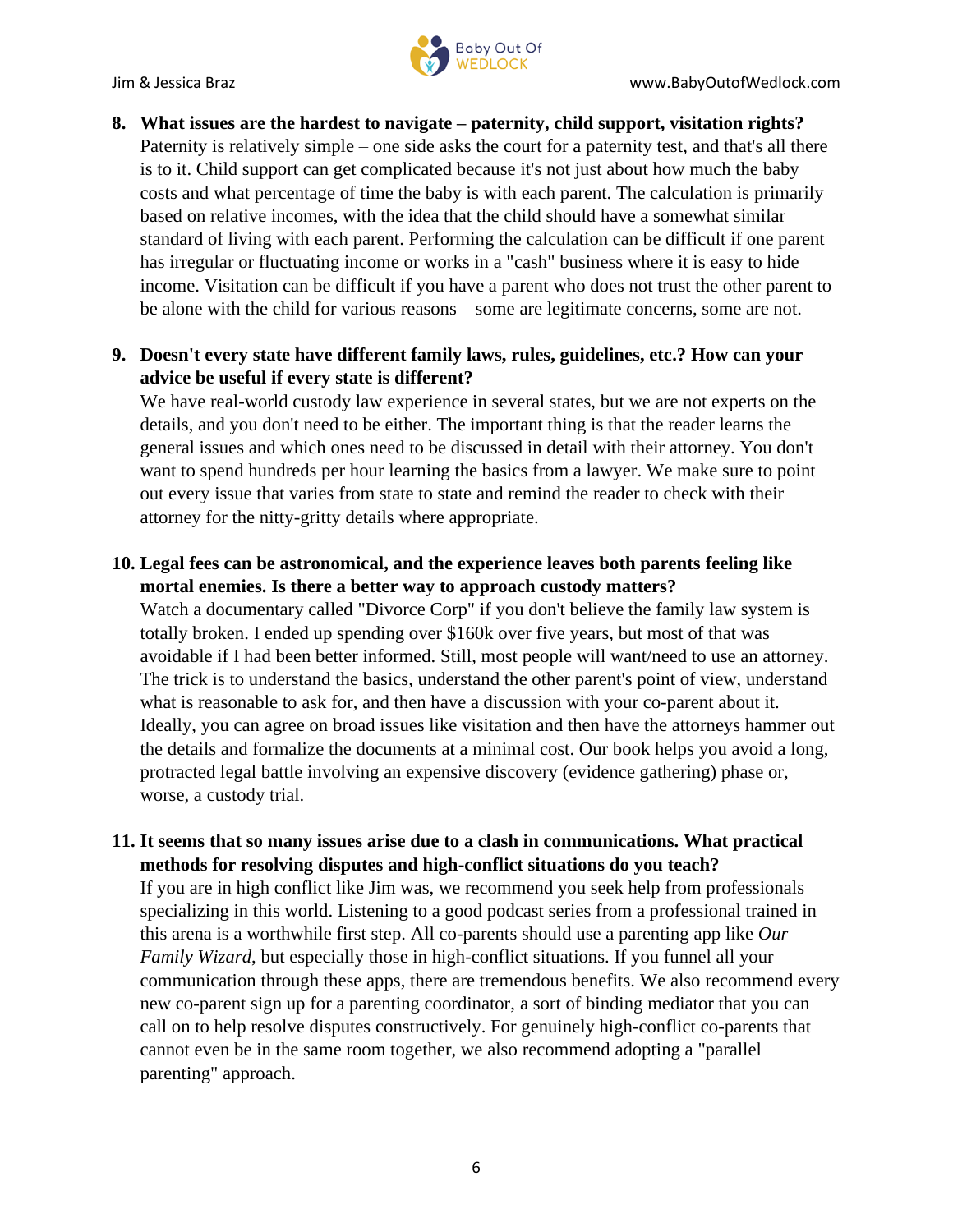

**12. Unlike divorce, sometimes parents in paternity cases don't know each other very well; it could have even been a one-night stand. How do co-parent with a virtual stranger?** Well, that's the million-dollar question. You can do it the hard way, like Jim: four trips back to court with nothing to show for it except big legal bills. Or you can follow some of the practical advice we offer about parenting plans, dispute resolution, and communication tools, which will all lead to better outcomes. The most powerful tool you can employ is to immediately sign up for a parenting coordinator for a length of time, usually 12 or 24 months. Don't wait for the relationship to turn nasty to ask for one. Get it going from the start, and it will make a world of difference during those first few "getting to know you" years of co-parenting and beyond.

# **13. What exactly do parenting coordinators do?**

Parenting coordinators are essential for avoiding expensive trips back to the court system. It's usually a voluntary arrangement where both parents agree to let the PC be their binding mediator for the next 12 or 24 months. When a dispute arises, and they always do, rather than a worthless screaming match or worse, an escalation into more litigation, instead the parents meet with their PC, who hears both sides of the story and attempts to help the parties find a way to compromise for the good of the child. If the parties cannot agree on a compromise, the PC will eventually make a binding decision. There is no downside to signing up; you won't need to use your parenting coordinator if you never argue about anything.

# **14. You help people to create a legal parenting plan that functions well. What does that mean?**

Every custody litigation will end with a legal document called a parenting plan. It spells out everything from the visitation schedule to financial concerns to dispute resolution mechanisms. Plans range from very generalized ("we agree to share holidays equally") to very specific ("Mother gets the child from July 4<sup>th</sup> to 5<sup>th</sup> on odd-numbered years from 6pm to 6pm"). The more likely you are to argue with your co-parent, the more detailed a plan you want/need. The LAST thing you want is to end up in a trial where a judge pulls out his "off the shelf" parenting plan and fills your names in. This plan will not be customized to your needs, and it will not be specific enough, leaving you with endless issues to argue over in the future.

#### **15. Are there organizations interested in this book, or is it more for individuals?**

We wrote it with the individual in mind, thinking back to all the concerns we had when we lived through this. And we have had many individuals tell us how helpful, even lifechanging, it has been. But over time, we learned that pregnancy centers are using the book as a tool to help some women considering abortion gain the confidence they need to choose life, so we are starting to market it to larger pro-life organizations also. A coach in Arizona is turning the book into a course for her OB-GYN friend to use at her community clinic. Father support groups tell us the book is an excellent primer for the men they work with. Even parental alienation experts tell us this book can prevent alienation before it begins.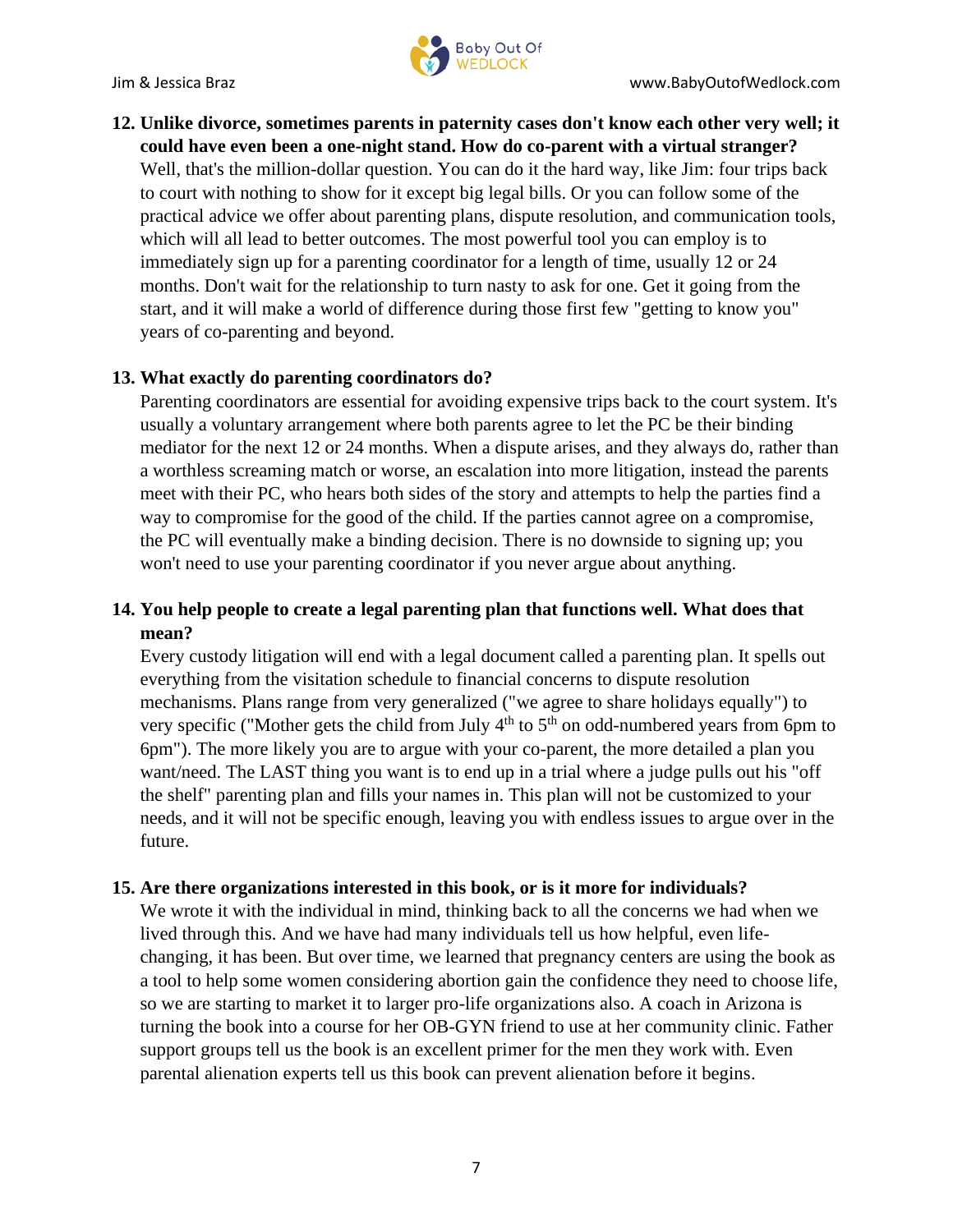

# **16. How do different parenting styles clash or complement each other?**

Remember, any potential benefits from a particular parenting style will be overshadowed if it creates conflict between co-parents. Jim's ex decided early on to dive into "attachment parenting," which requires mother and child to be in constant contact, breastfeeding exclusively, and co-sleeping in the same bed. It preaches that mothers should never let their infant cry for more than a moment and that long periods away from mom will "traumatize" the child. This is controversial advice, to say the least, and it certainly doesn't work well for a co-parenting situation.

# **17. Jim, are fathers treated unfairly regarding visitation access to a child out of wedlock? What do you make of The Fathers' Rights Movement (**[www.TFRM.org](http://www.tfrm.org/)**)?**

Yes, fathers have been treated unfairly by the outdated laws, and TFRM is fighting for the presumption of 50/50 shared parenting time. There could be reasons for less than 50/50, such as a long-distance or substance abuse problem. But 50/50 should be the default starting position unless there is reason to alter it. The evidence overwhelmingly favors children who have nearly equal access to both parents, even if they are not under the same roof. But there is more at stake than fairness. It's about removing the reasons to spend thousands in family court. Something like 80% of the court cases would disappear, and outcomes would improve drastically. There is empirical evidence in Kentucky where they have changed the law to presume 50/50 and seen great results. Several other states have moved towards 50/50.

# **18. Jessica, what do you think the government can do better to assist the needs of first-time, out-of-wedlock moms, especially as it relates to education, jobs, or healthcare assistance?**

Well, the presumption of 50/50 shared time would benefit mothers too. I don't know how I would have survived those early years with my son if my mother wasn't around to help. If his dad had had him 50% of the time, that would have lessened my burden, allowing more time to work, study, etc. More money for healthcare and education don't hurt, but at the end of the day, single mothers (and their kids) need reduced co-parent conflict and more shared parental responsibility.

# **19. Is there ever a situation where the child is better off being raised by co-parents in different homes rather than by married parents, under one roof?**

Our own opinion and those of the therapists and researchers we know is that it's ALWAYS better for a child to be in two conflict-free homes rather than one high-conflict home. And since 50% of all marriages end in divorce, so you have to factor that in. So yes, we think it is often a better outcome for the child to be in different homes.

# **20. What do many co-parents clash over when it comes to child-rearing? Is it over schooling, discipline, house rules, the role of stepparents, or something else?**

Our book focuses on the issues that arise in the early years, such as breastfeeding infants. Transitions and holiday schedules always cause problems. Overnight visits are probably the number one issue that new parents clash over. Moms are often hesitant, and sometimes with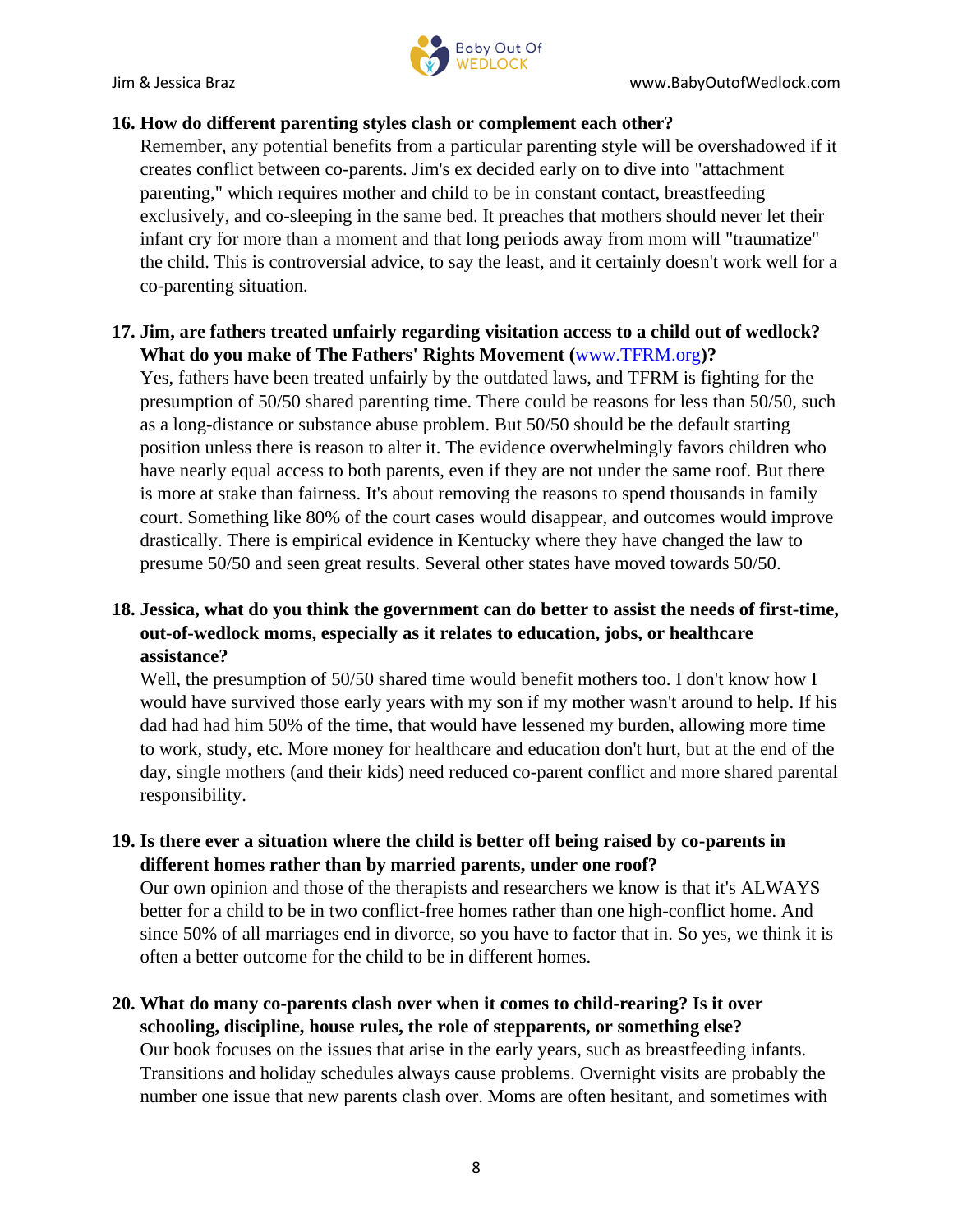

good reason, to allow an overnight visit with dad early on. In our experience, the courts are likely to allow overnight visits away from mom by age one year at the latest. But it can take a year for litigation to work through the courts. So our advice is don't fight over this issue, instead, avoid the battle and agree to start overnight visits around age one year or even sooner if mom is comfortable with it.

**21. What is the initial advice or words of encouragement you would give to someone who learns they are having a baby with someone they don't want to marry?** We would say that 40% of babies born in the USA are unmarried parents, so you are not alone by a long stretch. The most important thing for your child is regular interaction with two parents who are cooperative and respectful to each other. If you start that way from day one, your child will never know anything different, and you may be avoiding a painful divorce or parental alienation situation down the road. You can do this; we can help show you how.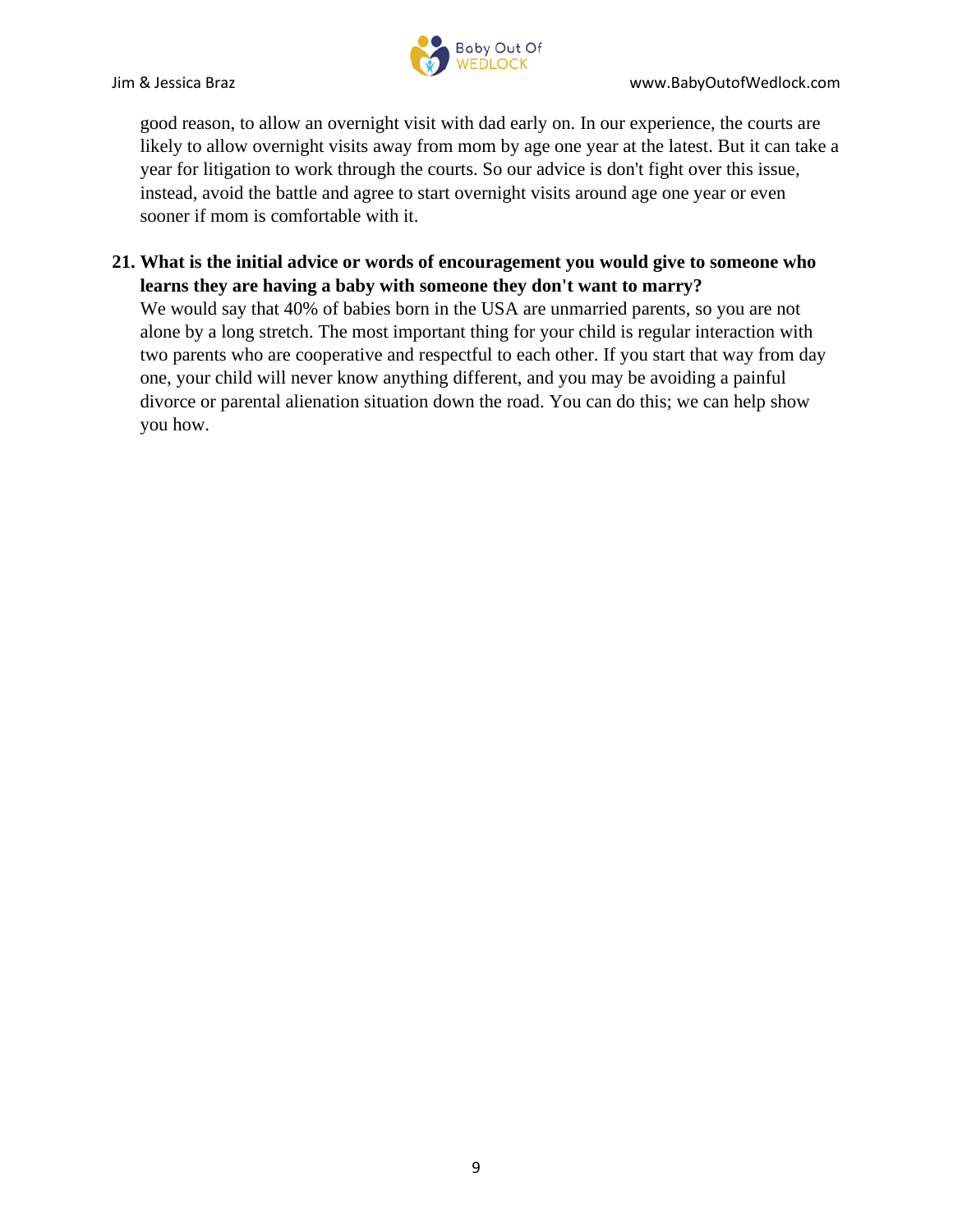

# **Selected Excerpts From** *Baby Out of Wedlock*

### **What Makes Us Experts?**

Why us? It's true my wife, Jessica, and I are not experts. We don't have PhD's in family or childhood development. We are not lawyers or therapists. If you want that kind of academic advice, there are probably better books out there. However, if you want real-world information that gets results and works, this is the book for you. My wife and I wrote this book because about ten years ago, before we were a couple, we both lived through the same situation you are going through right now. I had a daughter, and Jessica had a son, with other people we did not want to marry. We made a lot of mistakes back then. We learned from those mistakes, and we want to share what we learned with you. We remember all the questions we had back then and how hard it was to get straight answers.

### **It's Harder On The Woman**

It's important to emphasize to the male readers that whatever stress and anxiety they are feeling, the mother is feeling about ten times that amount. Maybe a hundred times. After all, it's the mother who could be experiencing morning sickness, sometimes making it impossible to get through the workday. It's the mother whose body will soon be drastically changing shape and whose hormones might be spiking and crashing like a rollercoaster. It's the mother who must navigate judgmental friends, family, and employers, more so than the fathers. It's the mother who will be going on maternity leave, putting her career on hold for at least three months, whether she likes it or not.

#### **Parenting Styles**

If you have to choose between your preferred parenting style and a healthy co-parenting relationship, the co-parenting relationship should take priority. In other words, having a dysfunctional co-parenting relationship is likely to negatively impact your child more than a perfect parenting style will help them.

#### **High Conflict Situations**

By some estimates, around 30% of all divorce cases fit into the "high-conflict" label, and we imagine the number is similar for baby-out-of-wedlock situations like yours. Endless lawsuits, badmouthing each other to the child, and withholding visitation or money are typical in these situations. Sooner or later, the child realizes what's going on. They tend to side with the healthier parent in the end, but years can go by in this horrible state if it's not dealt with effectively. If you think your relationship might fall into this high-conflict bucket, we are sorry to say you have a hard road ahead. Most of this book will still apply to you, but some of our advice will need to be tweaked for the high-conflict situation you are in.

#### **You Need a Family Law Attorney**

Paying an attorney sucks, but it's usually smarter than not paying one. You need their expertise, but if you want to keep your bills down, you have to keep your questions concise, which you are learning to do by reading this book.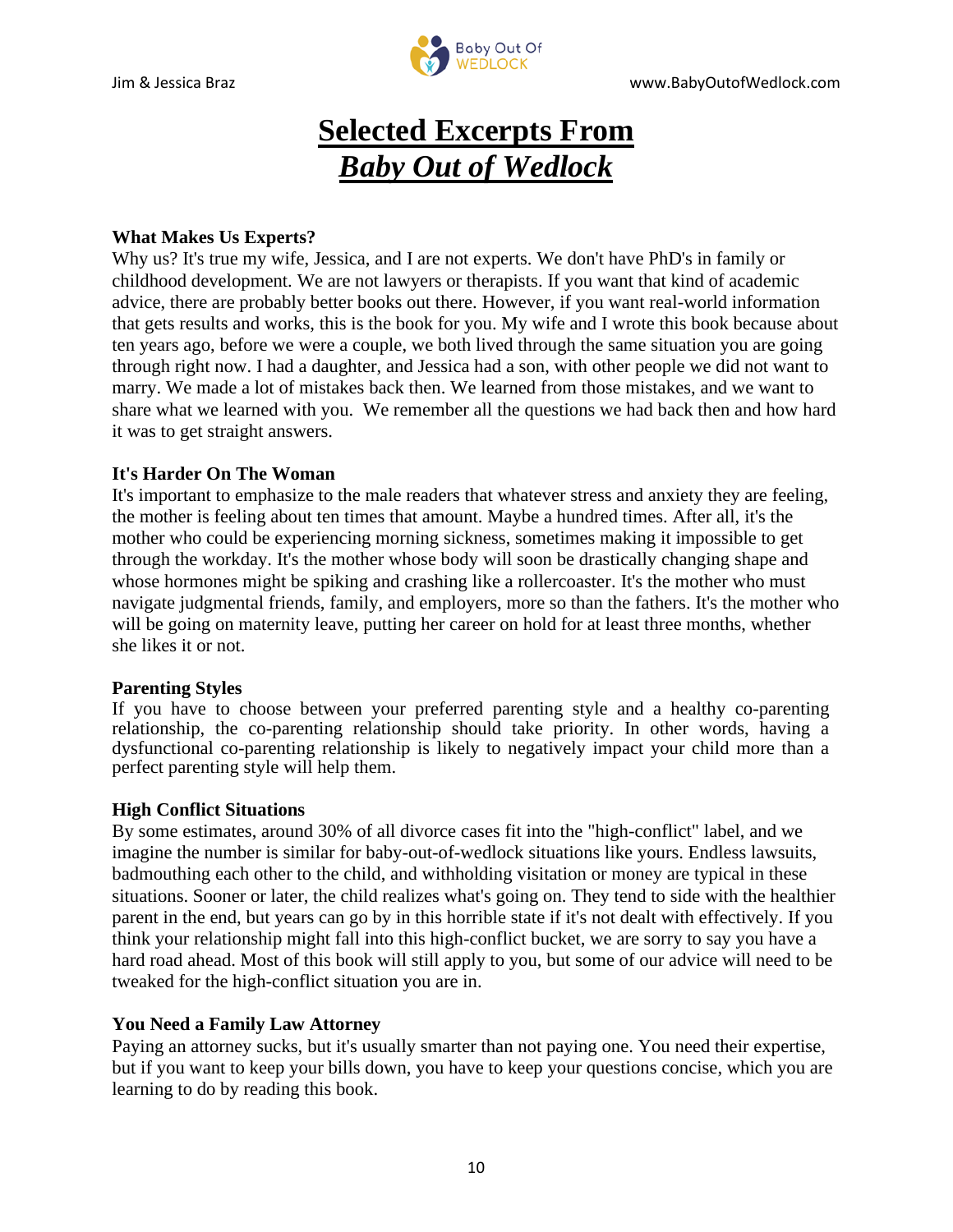

# **Overnight Visitation Norms**

Again, correctly managing your expectations will be the difference between an expensive court battle and a seamless transition. The first component to consider is simply the child's age. A newborn baby will not have unsupervised or overnight visits with their father in the first few months unless the mother wants it to happen. After all, it will take several months after the birth to get the first court hearing, so the earliest a father could even think about forcing overnight visits is somewhere around six months but probably closer to twelve months old. At six months, infants can begin to sample solid foods. Although they will still rely heavily on breast milk or formula for nourishment, the argument that they must remain with their mother to nurse doesn't hold much water after six months of age.

# **Why Use a Parenting Coordinator**

With a parenting coordinator arrangement, you agree to participate in regular meditation sessions, perhaps weekly or monthly, or maybe only "as needed." In these meditation sessions, you and your co-parent hash out your disagreements in a constructive way. The parenting coordinator (I'll call him/her the P.C. from now on) has the ultimate legal authority to settle any disputes, but this is the last thing she wants to do. She aims to help the two of you compromise on your differences. She will intervene with a "must follow" proclamation that has the weight of the law behind it only if there is a situation that endangers the child or if the discussion hits a wall and the two parties are at an impasse over a particular topic, such as where to meet for transitions or how to share holiday time.

# **Holiday Schedules**

Holidays are described next in our custody provisions document. We didn't do a great job designing a holiday schedule, as you will see at the end of this chapter. It can be trickier than you think because some holidays are fixed— Martin Luther King Day is always the third Monday in January, while others float, like July 4th and Christmas. Typically, you alternate holidays from year to year. But what if Dad's MLK Monday holiday falls adjacent to Mom's weekend? You don't want your child to spend all weekend with Mom and then Monday with Dad; you want to keep the long holiday weekend intact. Otherwise, the holiday loses its value.

# **Child Support Calculations**

You might be asking, like I was, "Surely babies don't cost two thousand dollars a month?" True. But the calculation is not based on what they cost. Child support calculations are primarily based on one parent's income relative to the other parent's income. Let us say that again, so it sinks in: what counts the most is your income, not the child's expenses. Before we go further, we must explain that every state has a different formula for child support calculation.

# **Transitioning The Child From Parent To Parent**

If you live near your co-parent, transitioning your child from one home to another should not be too much of an issue, but here are a few tips. First, find a routine that is your default routine so you don't need to discuss it each visit. Maybe Dad picks the child up every Friday night from Mom's house, and Mom picks up from Dad's place on Sundays. We recommend having the parent who is receiving the child do the picking up because this will encourage punctuality.